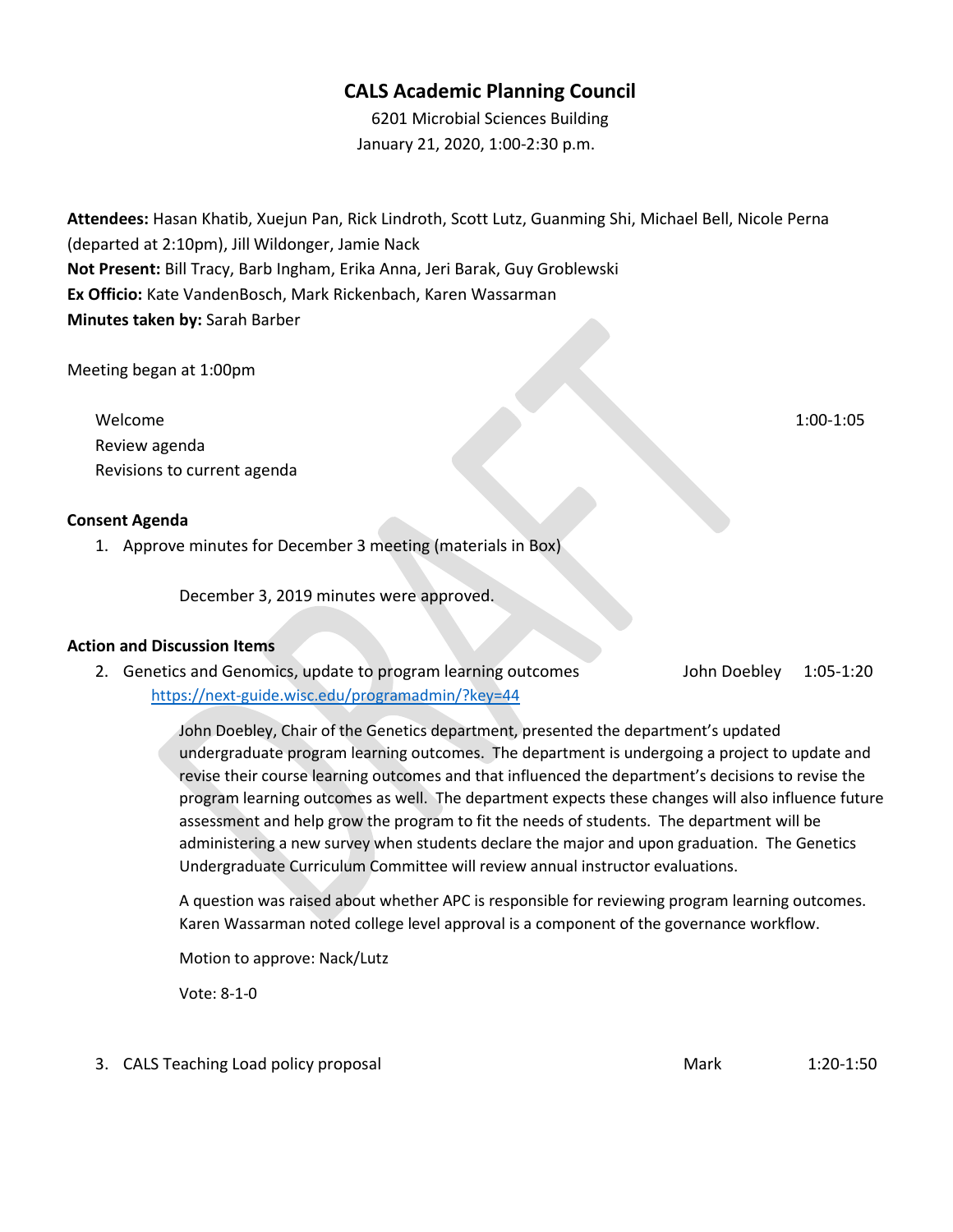Background: The intention is to draft a policy to articulate the minimum requirements. The policy starts with campus expectations. Based on a chairs' survey, it is known that there is variation among CALS departments.

Previous drafts of a teaching load policy have been created in CALS but stalled. This fall the Associate Deans began working on a policy again. The draft policy was brought to the most recent chairs meeting for discussion/feedback.

Policy is targeted at individuals. Departments still need to meet teaching expectations. Departments should develop their own policy. CALS draft policy provides reason for exceptions. Buy-out ideas are included in the draft policy. Departments can set higher expectations.

Seeking feedback by February 17. The policy will be brought back to APC for a vote and adoption (target goal is end of the spring 2020 semester).

Questions and comments:

- How should departments handle letters of appointment for faculty that include specific teaching requirement language? For example, a letter that states that the individual does not have to teach undergraduates.
	- a. Initial appointments are null and void after renewal, according to Bascom.
	- b. CALS practice for initial appointments has been changed
- How should extension and research faculty appointments be handled?
- Is this policy for faculty only?
- What if there are not enough courses to be taught to comply with the policy?
- What if departments do not meet the college policy?
- Is this draft policy higher or lower compared to other schools/colleges?
	- a. Variation is high among CALS departments and schools and colleges
- How is a one three-credit course defined? What if it is team taught?
- How will the policy be used?
	- a. Post tenure review
- The policy does not consider quality.
	- a. Suggestion Add the term "successfully" teach a minimum of one three-credit group instruction course…
	- b. Let dept define "successfully"
- Individual instruction sections not included in the policy and should be considered.
- 4. Discontinuation of Animal Sciences and Dairy Science PhD minors Karen 1:50-2:00

Background: The Animal Sciences and Dairy Science new department merger was approved by UAPC on January 17, 2020. The CALS APC has previously voted to move the BS, MS and PhD programs in Animal Sciences and Dairy Sciences to the new department when it officially opens. However, the PhD minor was not considered. Since the PhD minors have not been used in recent years, the request is to discontinue these programs.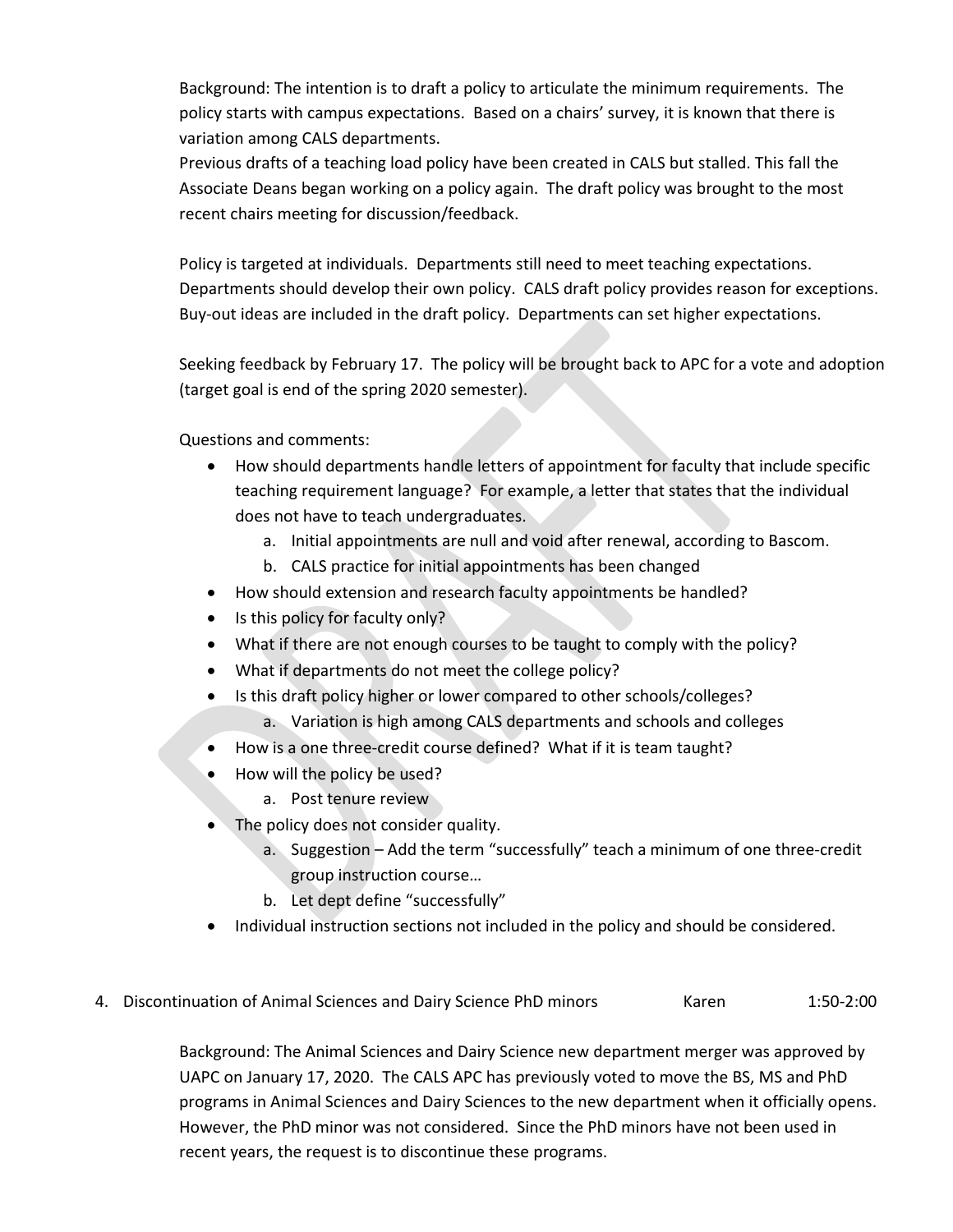Motion to discontinue the Animal Sciences PhD minor and the Dairy Science PhD minor: Lutz/Pan Vote: 9-0-0

- 5. Discussion of GRE as an admissions requirement for Graduate Programs Caitilyn Allen 2:10-2:30
	- Plant Pathology MS and PhD, removal of GRE requirement <https://next-guide.wisc.edu/programadmin/?key=802> <https://next-guide.wisc.edu/programadmin/?key=674>

Background: Plant Pathology has recently moved to remove GRE from admission for their graduate program. This is an opportunity for APC to discuss the use of GRE in admissions and review recent reports suggesting the practice of using GRE scores in admissions is not informative and can lead to bias.

Caitilyn Allen from Plant Pathology shared information about the decision made in Plant Pathology. The department decided/discussed:

- The GRE is not good predictor of success in graduate school. GRE is not a good predictor of time to degree, completion rates, number of publications, position in field
- Five surveys published on this topic. A Physics/Engineering study is the most compressive
- Two studies show the GRE is a negative predictor for students of color, women and firstgeneration students. Underpredicted their success.
- Exam is expensive and program didn't want the exam to be a disincentive to their program. Desire to be competitive with other programs that are not using GRE scores.
- Were there concerns about removing the GRE requirement in the department? Yes. GRE enabled many faculty to get into their graduate programs.
- Program changed writing prompt. Previously asked for personal statement. The language of "personal statement" is confusing. Program now provides a specific outline/prompt and students submit a two page response.

Program not looking at them at all.

• Engr - White males who did well on quantitative more likely to leave.

## Discussion:

- There is a hidden bias in the studies mentioned. It is based on those who were admitted. Does not compare to those who didn't meet threshold. No longer have GRE to prove themselves.
- AAE ran a regression to predict success in qualifier. Quantitative GRE very strong predictor of success. Implemented an 80% quantitative cut off. Department found the Analytics and Verbal sections of GRE were not good predictors of student success.
	- $\circ$  If students are taking courses in the department before applying to the graduate program, GRE is not used in admissions decisions